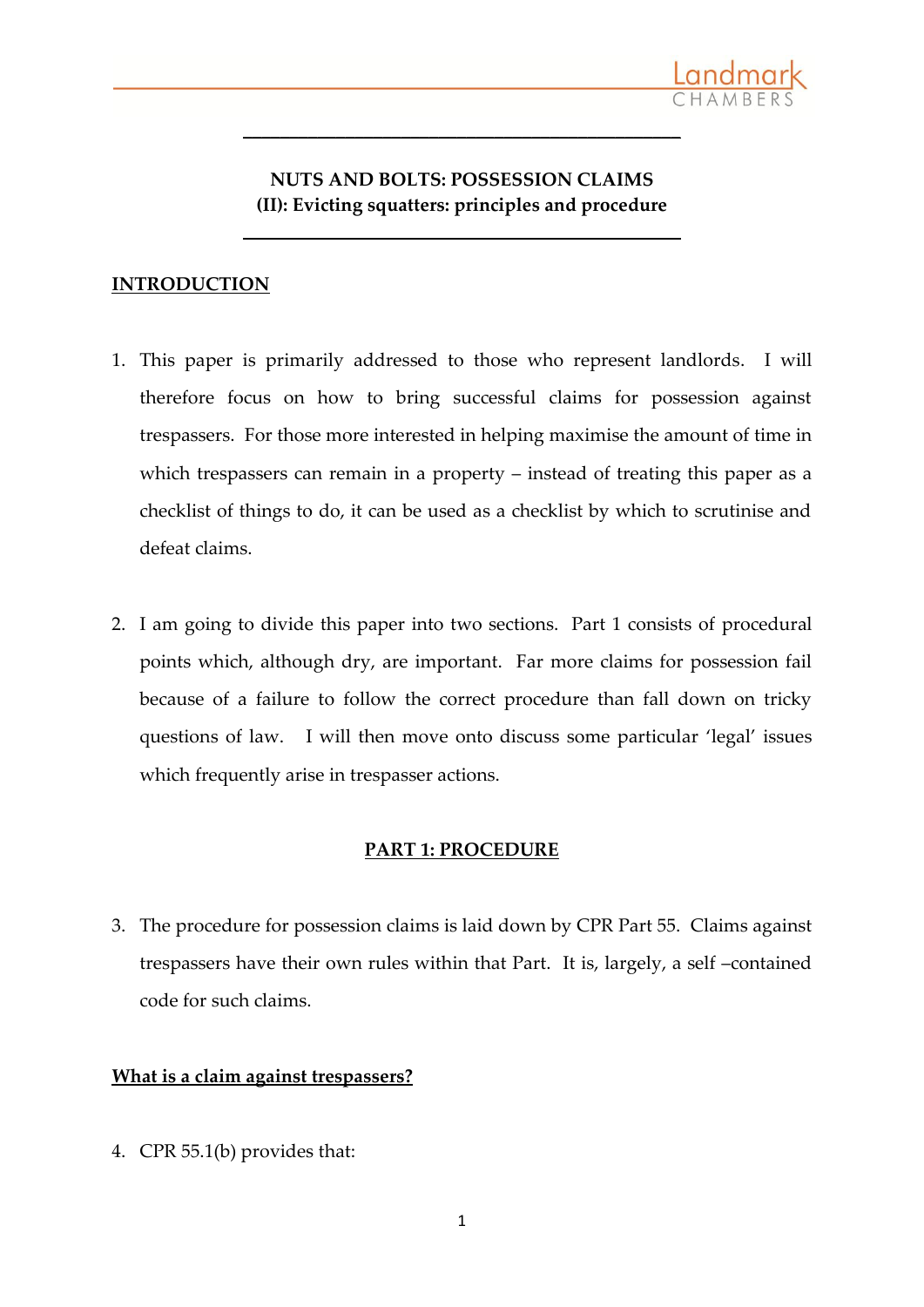

*"a possession claim against trespassers" means a claim for the recovery of land which the claimant alleges is occupied only by a person or persons who entered or remained on the land without the consent of a person entitled to possession of that land but does not include a claim against a tenant or sub-tenant whether his tenancy has been terminated or not;"*

- 5. So, if your claim is against someone who has, without any basis to for doing so, remained on land after the expiry of a tenancy – even though they have 'remained on land without consent', the claim will not be a 'claim against trespassers' for the purposes of CPR Part 55. The 'standard' procedural rules would apply to such a claim, not the trespasser rules. However, the trespasser procedural rules do apply in respect of licensees who have remained on land following the lawful determination of their licence.
- 6. The CPR Part 55 procedure is mandatory for possession claims against trespassers (CPR 55.2(b)), unless the Claimant seeks an interim possession order  $(CPR55.2(2)(c))$ , which I will consider later.

## **Starting the claim**

- 7. The claim is commenced using form N5 (PD55A para 1.5). Additional (nonpossession) claims may be brought within the same proceedings (PD55A, para 1.7).
- 8. Claims should be started in the County Court rather than the High Court, unless the *"exceptional circumstances"* specified in PD55A apply. If so, a certificate must accompany the claim form stating the reasons for issuing in the High Court,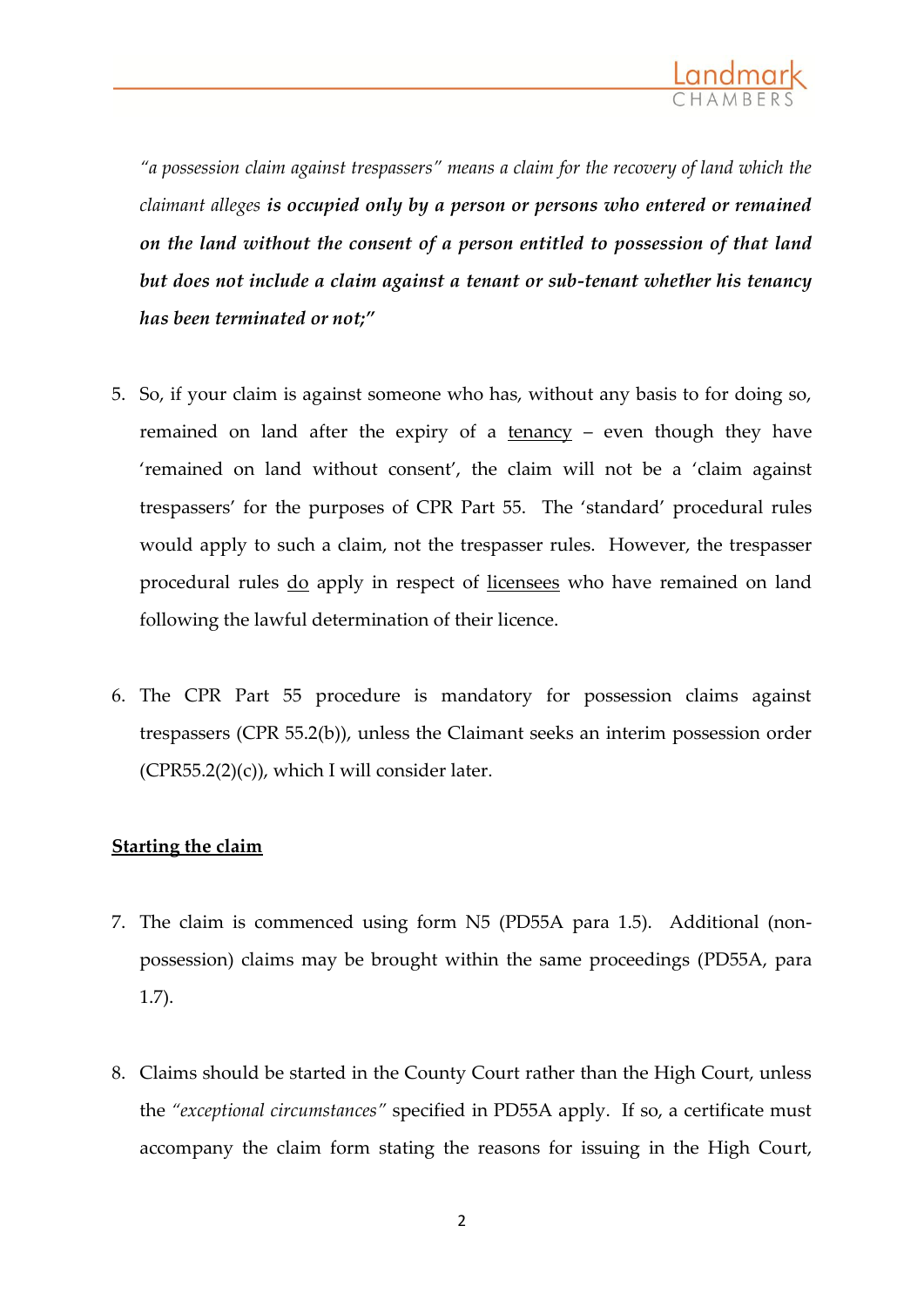verified by a statement of truth (CPR55.3(2)). Factors which could justify issuing in the High Court include (PD55A para 1.3):

- a. Complicated disputes of fact;
- b. Points of law of general importance;
- c. The claim is against trespassers and there is a substantial risk of public disturbance or serious harm to persons or property which require immediate determination.
- 9. Paragraph 1.4 of the PD cautions that whilst *"the value of the property and the*  amount of any financial claim may be relevant circumstances...these factors alone will *not normally justify starting the claim in the High Court."* In other words, just because your building happens to be in Mayfair, that does not mean you can jump the queue. Paragraph 1.2 further warns that where claims are brought in the High Court inappropriately the Court will usually strike the claim out or transfer it to the County Court, ordinarily with the costs of having proceeded in the High Court disallowed.
- 10. The claim form must be filed and served together with the Particulars of Claim (CPR55.4). The requirements for the Particulars of Claim are specified in PD55.4 paragraph 2.1, namely *"the particulars of claim must"*:
	- a. identify the land to which the claim relates;
	- b. state whether the claim relates to residential property;
	- c. state the ground on which possession is claimed;
	- d. give full details about any mortgage or tenancy agreement; and
	- e. give details of every person who, to the best of the claimant's knowledge, is in possession of the property.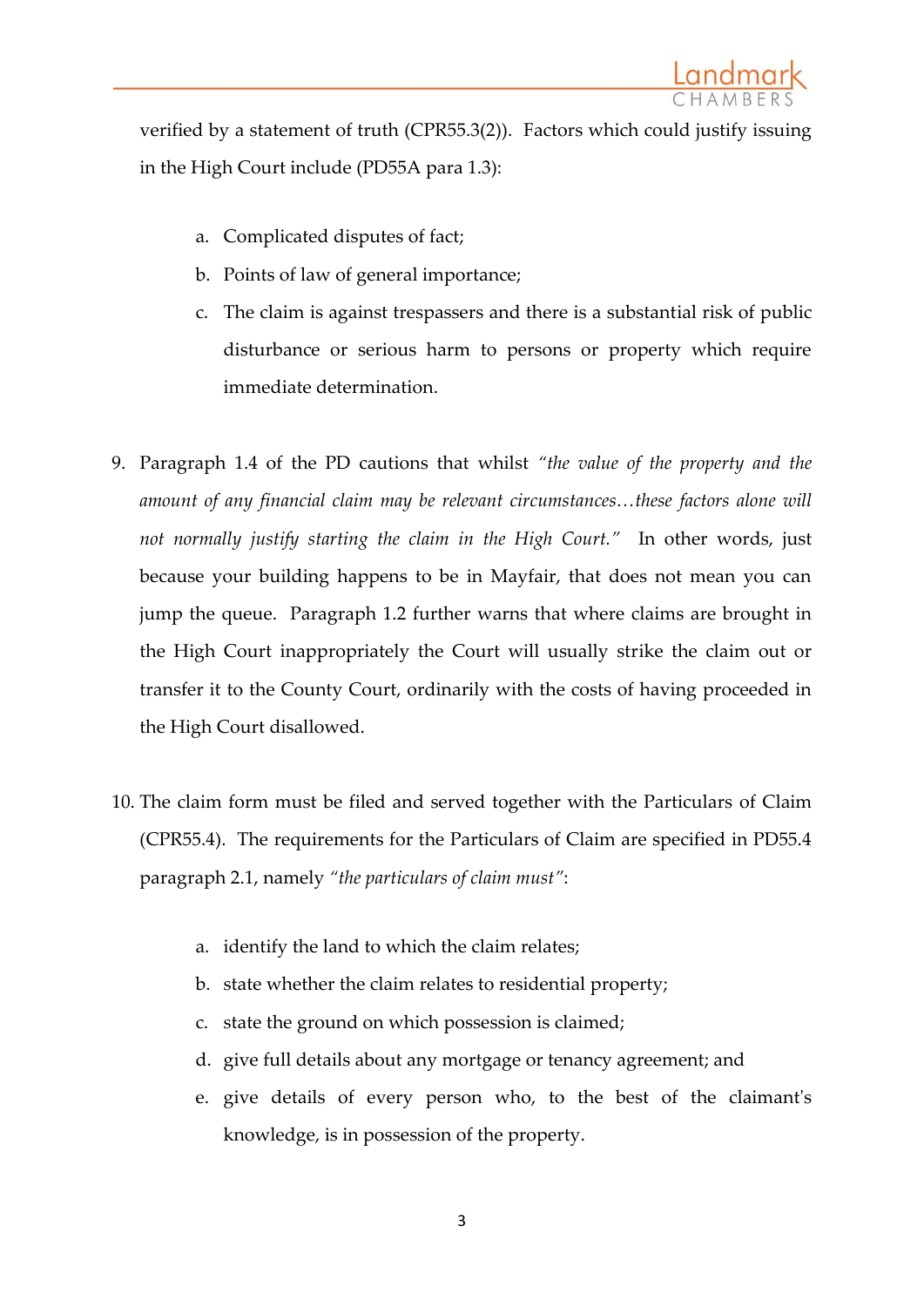- 11. Particulars of claim should also comply with CPR16 and so contain a concise statement of the facts upon which the claim is based.
- 12. Additionally, paragraph 2.6 of the PD requires that, if the claim is a possession claim against trespassers, *"the particulars of claim must state the claimant's interest in the land or the basis of his right to claim possession and the circumstances in which it has been occupied without licence or consent."*
- 13. These requirements should be taken seriously: I have, in the past, been against counsel who have applied (albeit unsuccessfully) to strike out particulars of claim which do not comply with these requirements.
- 14. A common feature of possession actions against trespassers is that the land owner will not know the identities of those persons in occupation, or will only know some of them. In those circumstances, in addition to any named defendants, the claim must be brought against 'persons unknown' (CPR55.3(4)).

## **Service of the claim and the defence**

- 15. The County Court will fix a hearing date when it issues the claim form (CPR55.5(1)).
- 16. In possession claims against trespassers the defendant must be served with the claim form, particulars of claim and any witness statements:
	- a. in the case of residential property, not less than 5 days before the hearing date; and
	- b. in the case of other land, not less than 2 days before the hearing date. (CPR 55.5(2) In both cases, 'days' means 'clear days')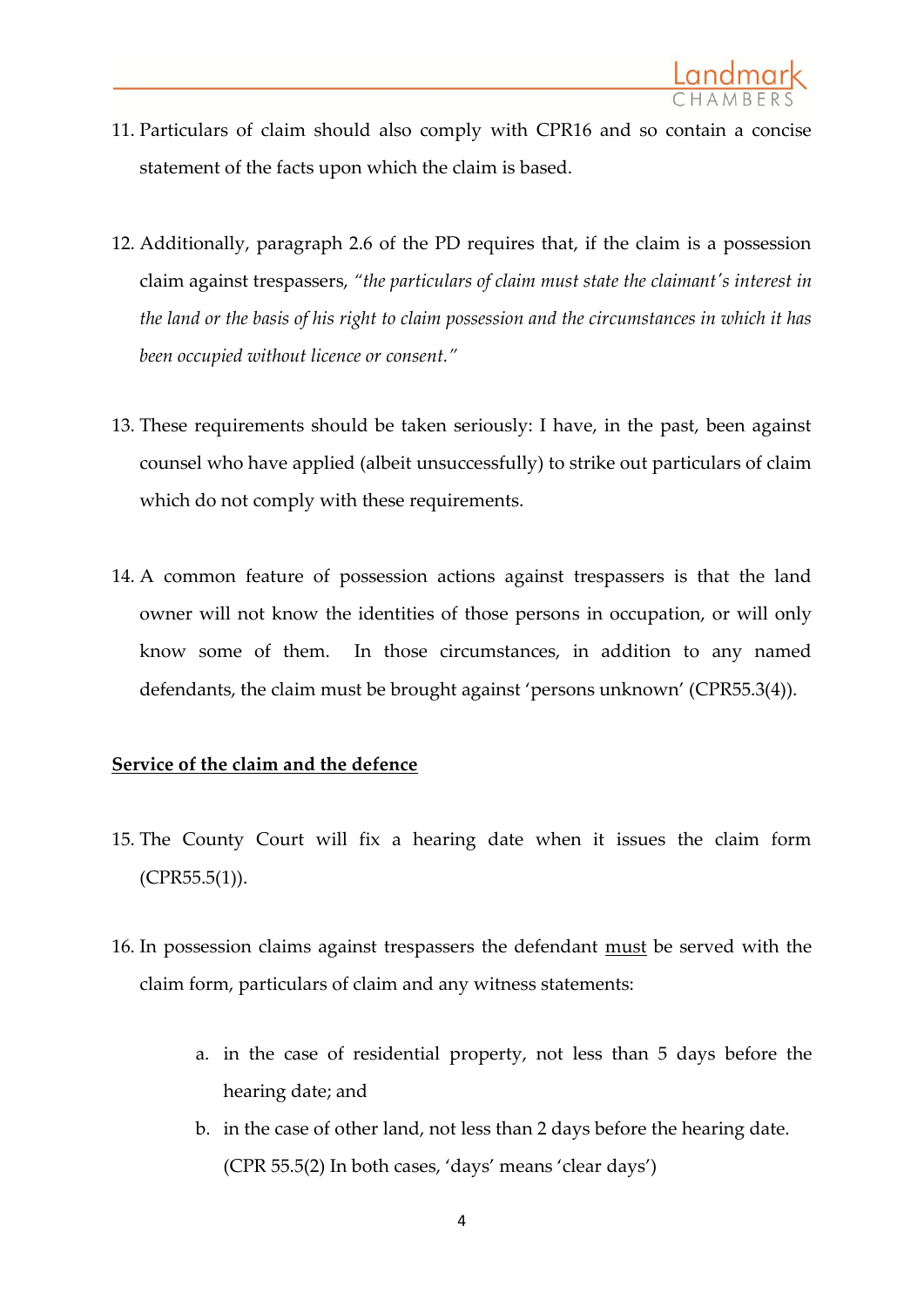

- 17. It should be noted that, although witness statements are not expressly required, if they are to be relied upon they must be served together with the claim form and particulars of claim (CPR55.8(6)). It is normally a good idea to include a witness statement, which is a convenient place to set out the background, how the occupation was discovered etc. I have, in the past, encountered judges who refuse to grant possession (and, instead, adjourn the case) on the basis that the evidence is not contained within a witness statement, merely within the particulars of claim, notwithstanding that PD55A paragraph 5.1 expressly provides that "*each party should wherever possible include all the evidence he wishes to present in his statement of case, verified by a statement of truth"*!
- 18. Defence forms should also be served along with the claim form, particulars and witness statement.
- 19. The requirement for, at most, 5 clear days' notice means that claims against trespassers can proceed much faster than ordinary possession actions, where the hearing must be a minimum of 28 days from the date of issue (CPR55.5(5)). The hearing can, in fact, be expedited still further, and the 5 day and 2 day notice periods shortened in accordance with CPR3.1(2)(a): to do so would require a N244 Application Notice supported by appropriate reasons, submitted together with the claim form and particulars.
- 20. Where one of the defendants in a possession claim is 'persons unknown', special rules for service apply. They are found in CPR55.6 and require that the claim form, particulars of claim and any witness statements be served *"on those persons"* by: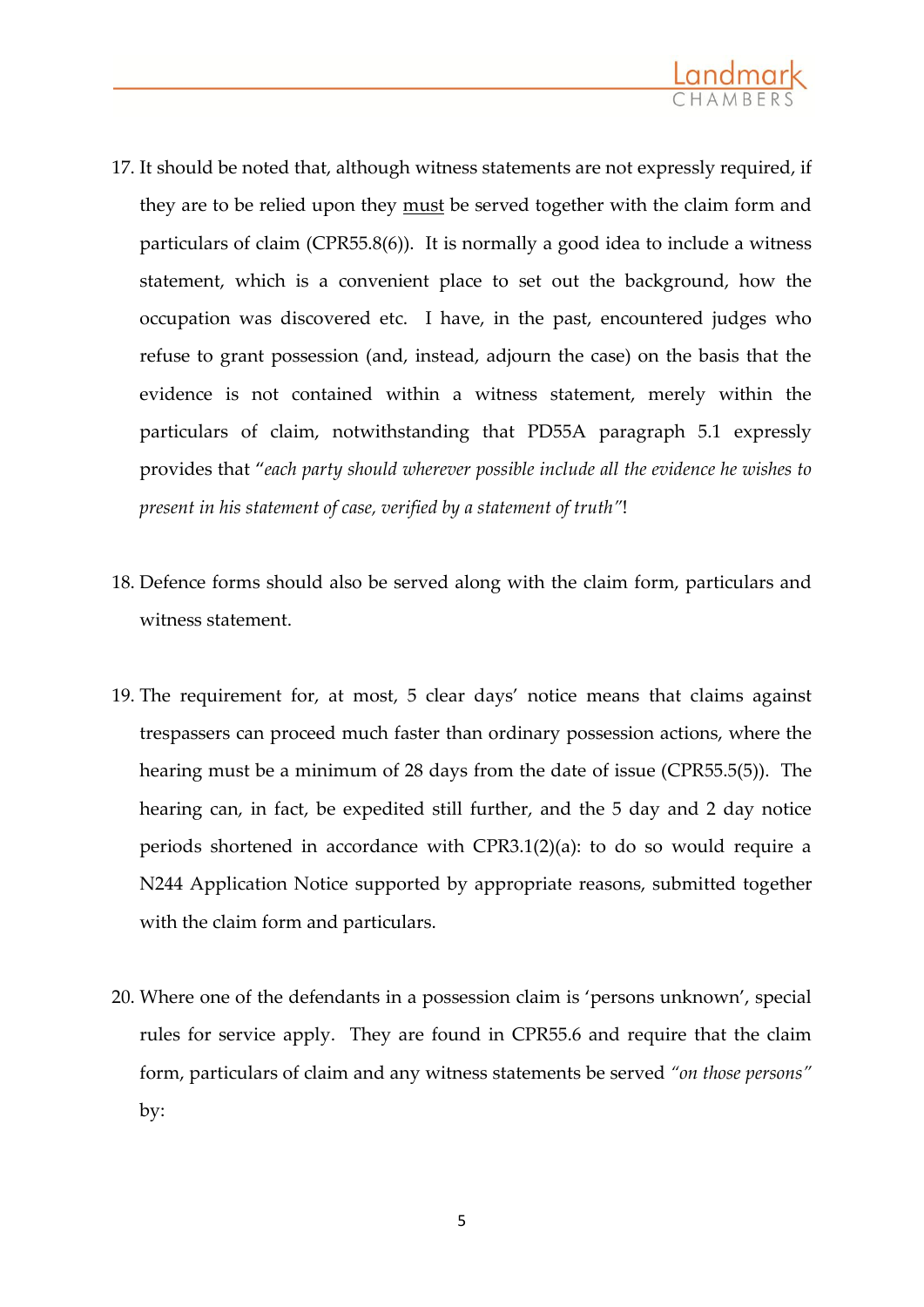- a. Attaching copies of the claim form, particulars and any witness statements *"to the main door or some other visible part of the land so that they are clearly visible"* and
- b. "if practicable, inserting copies of those documents in a sealed transparent envelope addressed to "the occupiers" through the letter box; or
- c. Placing stakes in the land in places where they are clearly visible and attaching to each stake copies of the claim form, particulars of claim and any witness statement in a sealed transparent envelope addressed to *"the occupiers"*.
- 21. If the court is to effect service, the Claimant must provide the Court with sufficient stakes and transparent envelopes (PD55A para 4.1). In practice, claims against persons unknown are almost always served by the Claimant. If so, CPR55.8(6) requires the Claimant to "*produce at the hearing a certificate of service of those documents"*.
- 22. Possession claims most often get derailed by issues with the certificate of service. Where the occupiers do not attend, the Court will want to ensure that, before it grants possession, it can be sure the service provisions have been fully complied with. A common issue with certificates of service is they say things like *"I served the documents by attaching them to stakes…"*: by not stating which documents were served, the Court cannot be sure CPR55.5(2) has been complied with. Another favourite of judges is to adjourn proceedings where the certificate of service fails to deal with whether the documents were placed through the letter box. The safest course is for certificates of service to list all those documents served, together with copies, and use the wording of CPR55.6 in stating how service was performed.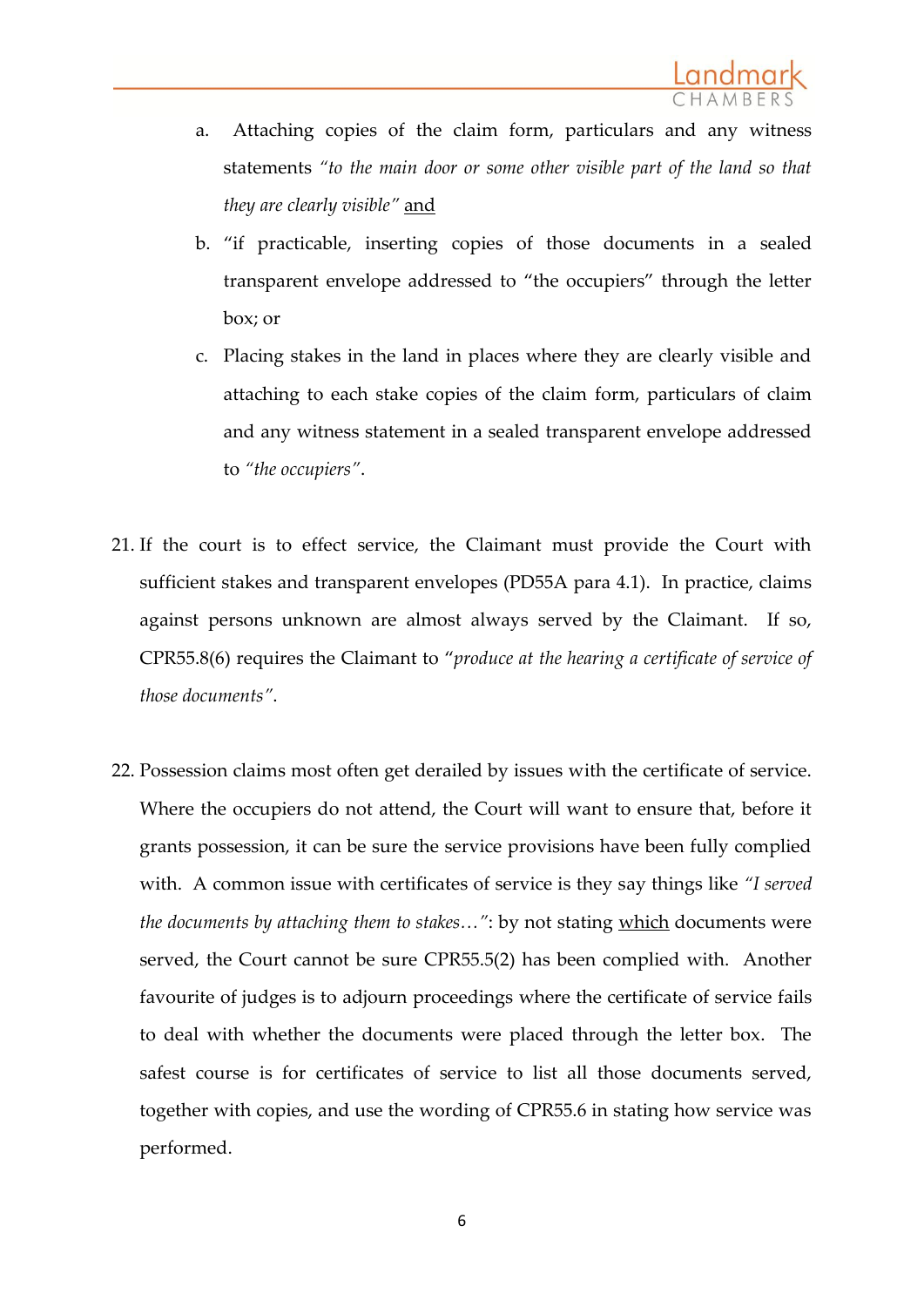

23. In claims against trespassers, CPR15.2, which requires a defendant who wishes to defend all or part of a claim to file a defence, does not apply (CPR55.7(2)). Commonly, the occupiers will attend court on the hearing date and raise defences then.

#### **Hearing the claim – the initial fixed hearing**

- 24. The initial fixed hearing will usually end up as one of many within a busy 'possession list', in some cases, the Court may have 20 or so such hearings to get through in a day. CPR55.8(1) provides that at the fixed hearing the court may decide the claim or give case management directions.
- 25. In view of the number of cases in the court list, the court will be looking to resolve those claims which are straightforward and to adjourn off those which are not (in other words, those which raise arguable defences). In such cases, directions will commonly include the defendant providing a written defence or the service of further evidence. CPR55.8(2) further provides that "*Where the claim is genuinely disputed on grounds which appear to be substantial, case management directions given under paragraph (1)(b) will include the allocation of the claim to a track or directions to enable it to be allocated."*
- 26. Except where the claim is allocated to the fast track or the multi-track (or the court orders otherwise), any fact that needs to be proved by the evidence of witnesses at the initial or adjourned fixed hearing may be proved by evidence in writing (CPR55.8(3)). In effect, this means that the Court can accept the evidence contained within the Particulars of Claim and any witness statement without the need to hear live evidence.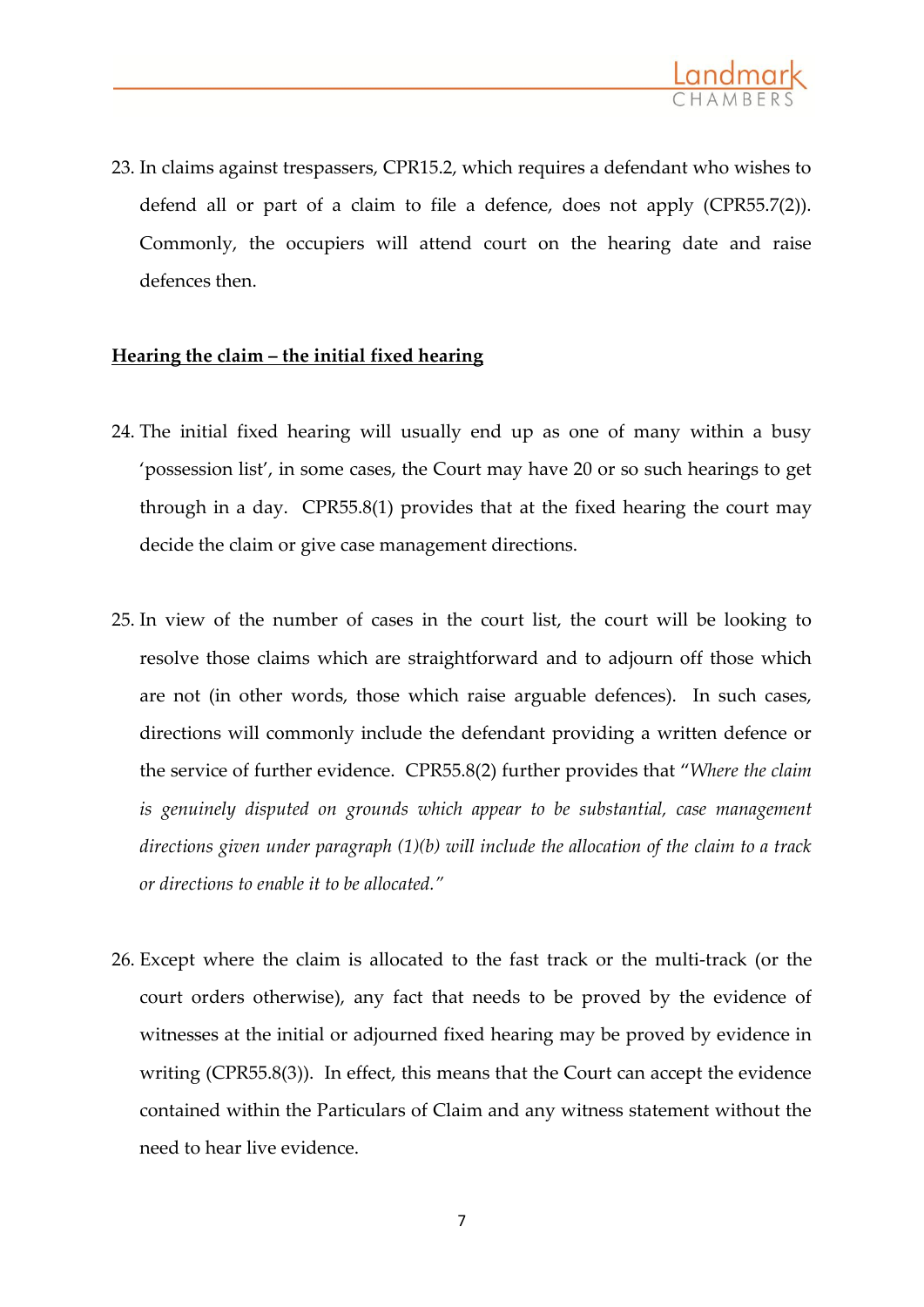

- 27. Claimants would be wise to not rely too much on rule 55.8(3). Whilst its effect is that claims can succeed at the fixed hearing without the need for witnesses to attend, paragraph 5.4 of the PD provides that if the maker of a witness statement does not attend a hearing, and the other party disputes material evidence contained in his statement,*"the court will normally adjourn the hearing so that oral evidence can be given.*" Many trespasser occupiers are alive to this rule and take issue with facts contained in the witness statements. Where a witness is present, a court will often be willing to hear short live evidence to resolve the issue. If they are not present, the claim will be adjourned.
- 28. Where the Court does decide to adjourn and allocate the claim to a track, in determining the track the Court is required to have regard, amongst other relevant circumstances, to the matters listed at CPR55.9 which include the importance of vacant possession to the claimant and the alleged conduct of the defendant. The court will only allocate possession claims to the small claims track if all the parties agree (CPR55.9(2)). Even where it does so, special provisions on costs apply (CPR55.9(3)).

## **Terms of the Order**

29. For many years, the standard order in successful possession claims against trespassers has been an order for possession forthwith (in other words, immediate possession). Indeed, for over 40 years, following the Court of Appel decision of McPhail v Persons Unknown [1973] Ch. 447 the position has been that the Court has no jurisdiction to grant the trespassing occupier more time to leave the premises, even if it wanted to.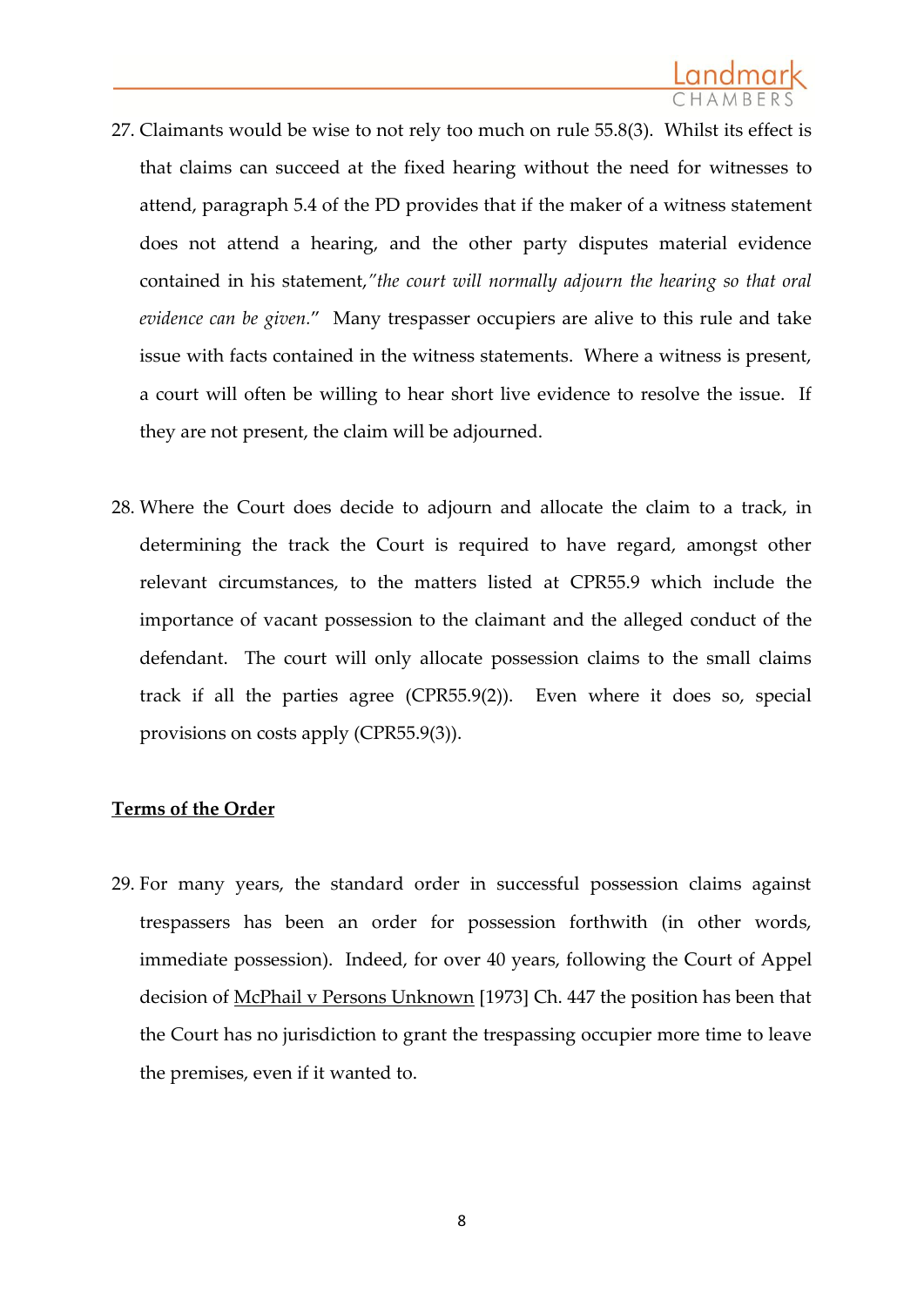30. The rationale behind the decision in McPhail is set out by Lord Denning MR at p.457. The courts should give as speedy and effective a remedy as self-help. The remedy of self-help would be instant. Therefore, the court should not grant a squatter time to leave the premises. Lord Denning MR held:

*Seeing that the owner could take possession at once without the help of the courts, it is plain that, when he does come to the courts, he should not be in any worse position. The courts should give him possession at once, else he would be tempted to do it himself. So the courts of common law never suspended the order for possession.*

- 31. The decision in McPhail has come under sustained attack in recent years on the basis that it is not compatible with Article 8 of the ECHR. I will return to Article 8 later. For the moment, it suffices to observe that:
	- a. This is a developing area of jurisprudence;
	- b. For the moment, McPhail, at least for private land owners, continues to be good law. Although, in obiter remarks, Lord Justice Ward indicated he would be minded to depart from it in Malik v Fassenfeld [2013] EWCA Civ 798, those comments were not endorsed by the other members of the Court and were further doubted by the Court of Appeal in McDonald v McDonald [2014] EWCA Civ 1049;
	- c. The position appears to have changed for public body landowners by virtue of the Human Rights Act, following the decision of the Supreme Court in Manchester City Council v Pinnock [2011] UKSC 6, where it was held that the Court could, in exceptional circumstances, refuse public bodies possession orders, or suspend them, on the basis of Article 8 ECHR;
	- d. It should be noted that the applicability of McPhail turning on whether the landowner is a private or public body was criticised by HHJ Pelling QC in Manchester Ship Canal [2014] EWHC 645 (Ch), but, for the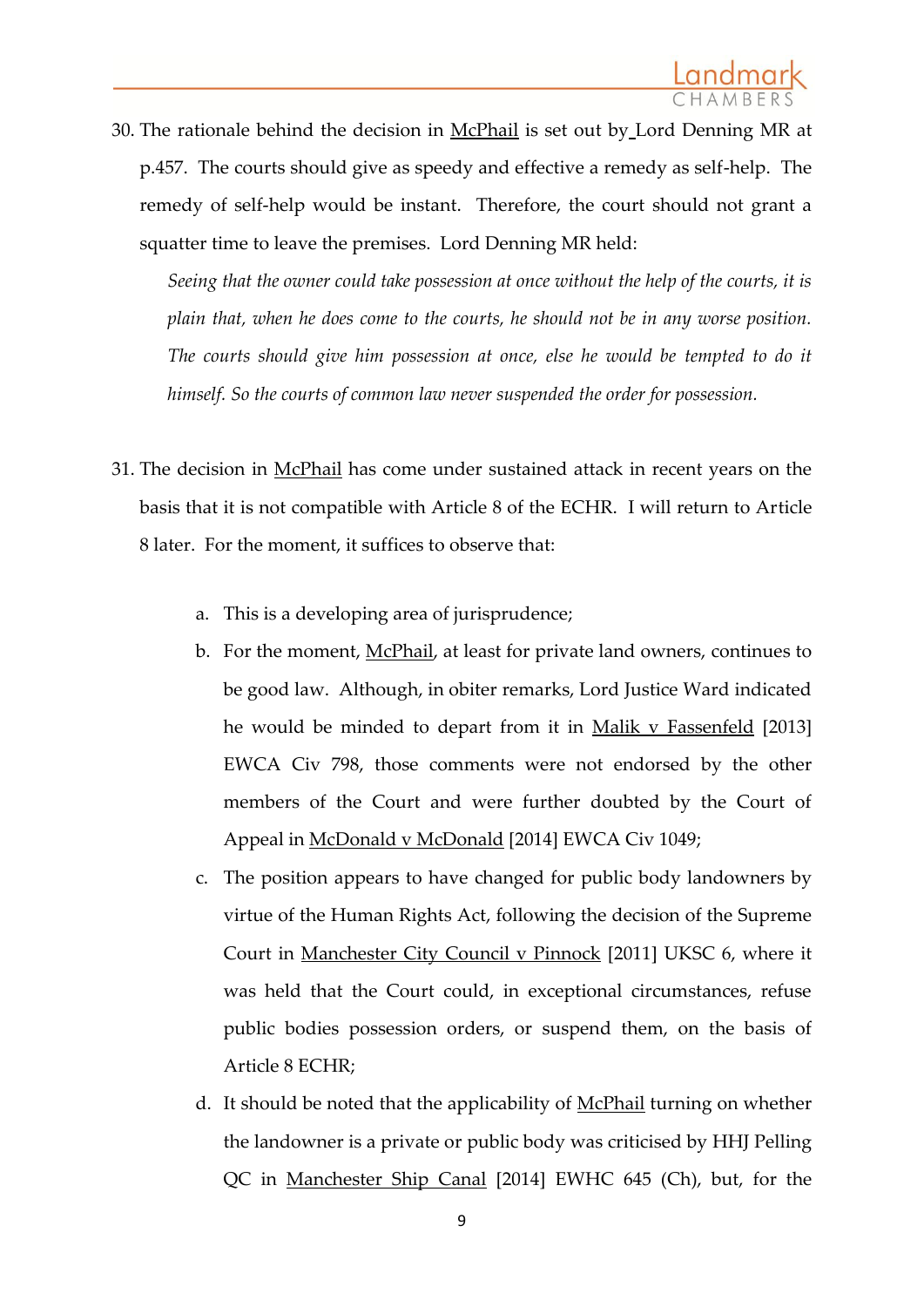moment, that seems to be the position and was reinforced (in the context of the landlord and tenant relationship) by the Court of Appeal in McDonald v McDonald [2014] 2 P & CR 20;

e. Even if McPhail is subject to the effects of Article 8, it may be that the squatters cannot show that the land in question constitutes their home, or that it would be disproportionate to grant an immediate possession order. A 'home' is an autonomous convention concept and requires the occupier to show a "sufficient and continuous link with the land in question". The land can amount to a home even if the occupation is unlawful.

## **Costs**

- 32. In most claims against trespassers, the client's objective is to recover possession of the property as quickly as possible. In these cases, costs is often a secondary issue and, particularly where the identity of the trespassers is not known, it will rarely be cost effective to seek to enforce any order for costs.
- 33. Nevertheless, as a matter of principle, costs incurred in possession claims against trespassers are recoverable. Further, as such claims will not include a claim for arrears of rent  $(CPR45.1(2)(d))$  and the Defendant will not normally have surrendered possession (CPR45.1(2)(c)), such claims will not be caught by the fixed costs rules and full costs should, in theory, be recoverable. It should be borne in mind, however, that judges can be hostile to attempts to obtain costs orders against trespassers.

## **Service of the Order**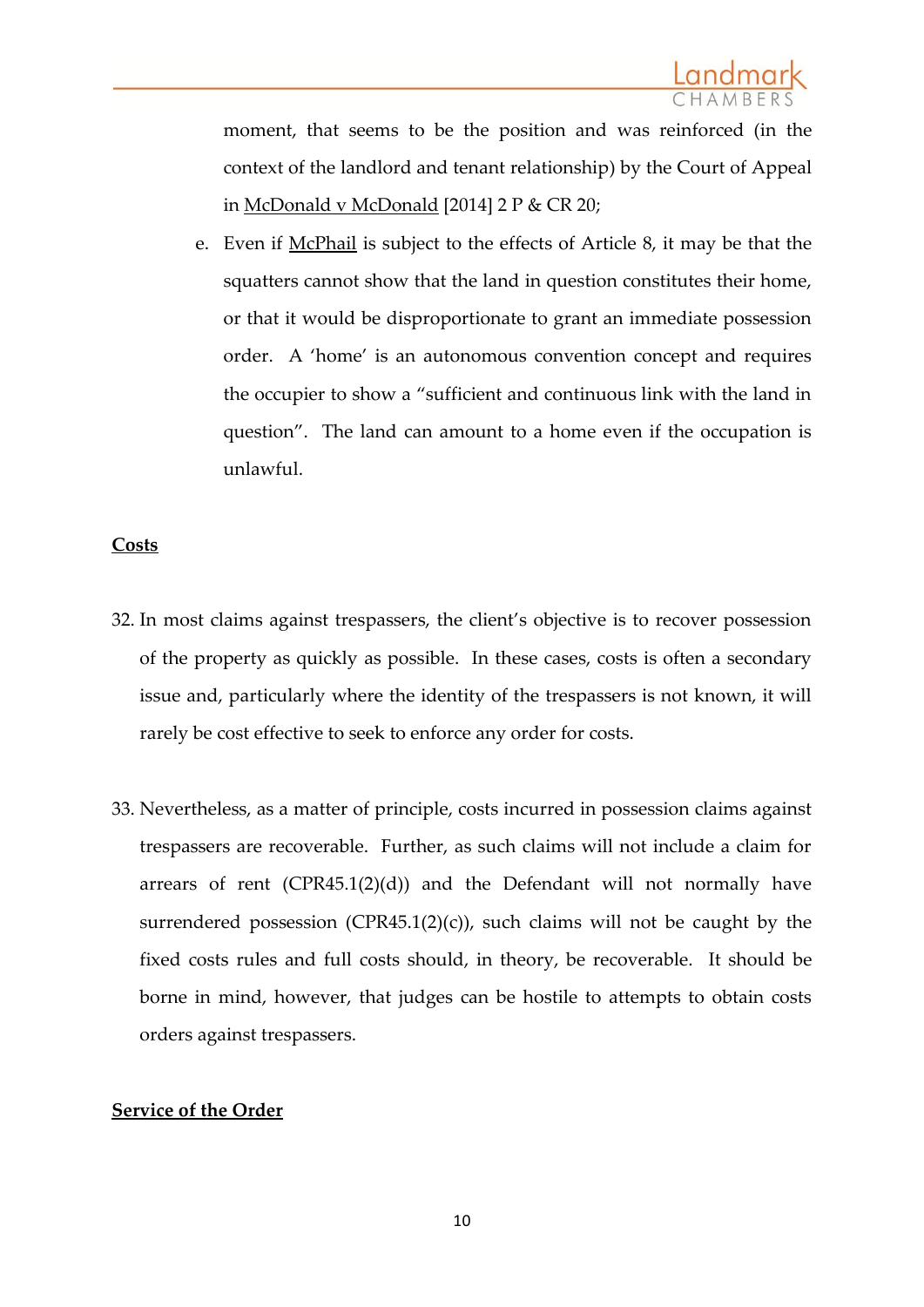34. It is noteworthy that, although the claim form, particulars and witness statement must be served in accordance with CPR55.6, there are no equivalent provisions for the service of the court order. Whether or not to rely on the Court to serve the possession order in due course, or serve the order personally, will depend on the speed at which the Claimant needs to enforce order.

## **Enforcement**

35. Orders for possession are enforceable through use of County Court bailiffs. However, this can take a long time (and can vary as between courts). It is possible to use High Court enforcement mechanisms, which are faster, albeit more expensive. In order to do so, the matter must be transferred to the High Court.

## **A quicker way? Interim Possession Orders**

- 36. Section III of Part 55 provides for the Interim Possession Order regime, which is intended to provide a rapid means of recourse against squatters. Essentially, a possession claim is brought as normal, but an application for an IPO is made, in form N130. This must be supported by a witness statement, in form N133.
- 37. An IPO can be granted only where possession is the sole claim. The Claimant must have an immediate right to possession, and must have had such a right throughout the period of alleged unlawful occupation.
- 38. There are strict requirements as to service of the IPO in CPR 55.23. The application must be served within 24 hours of being issued, in accordance with CPR55.6(a).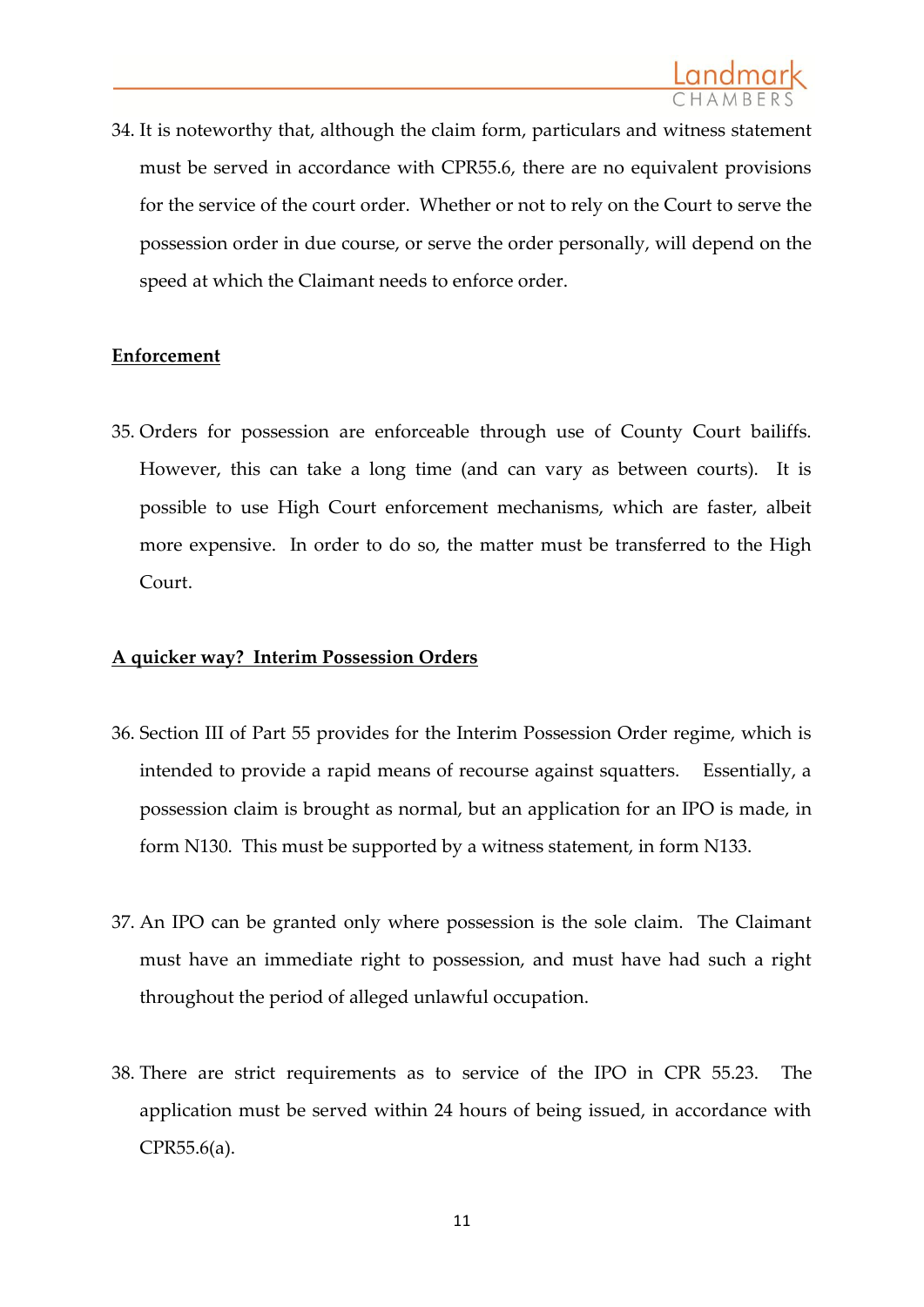

- 39. Where an IPO is sought, then there will be a two-stage process: the hearing of the IPO hearing, and then a final hearing if the IPO is granted.
- 40. If the IPO is granted and lawfully served, then it will be a criminal offence for squatters to remain in the property. The final hearing is therefore likely to be something of a formality, since the squatters are likely to have left the property. However, the police are not always willing to take action against squatters.
- 41. The witness making the witness statement will generally give undertakings (CPR 55.25(1)):
	- (a) if, after an IPO is made, the court decides that the claimant was not entitled to the order to –
		- (i) reinstate the defendant if so ordered by the court; and
		- (ii) pay such damages as the court may order; and
	- (b) before the claim for possession is finally decided, not to
		- (i) damage the premises;
		- (ii) grant a right of occupation to any other person; and
		- (iii) damage or dispose of any of the defendant's property.
- 42. If the conditions for making an IPO are satisfied, the requirements as to service have been complied with, and the undertakings are given, then the court should make the IPO (CPR 55.25(2).
- 43. Although the IPO procedure appears fast and favourable to claimants, there are a number of disadvantages. IPOs are not popular with some County Court judges. The procedural loopholes are somewhat treacherous, and this can increase, rather than decrease, delay in the litigation. The police may not be willing to take action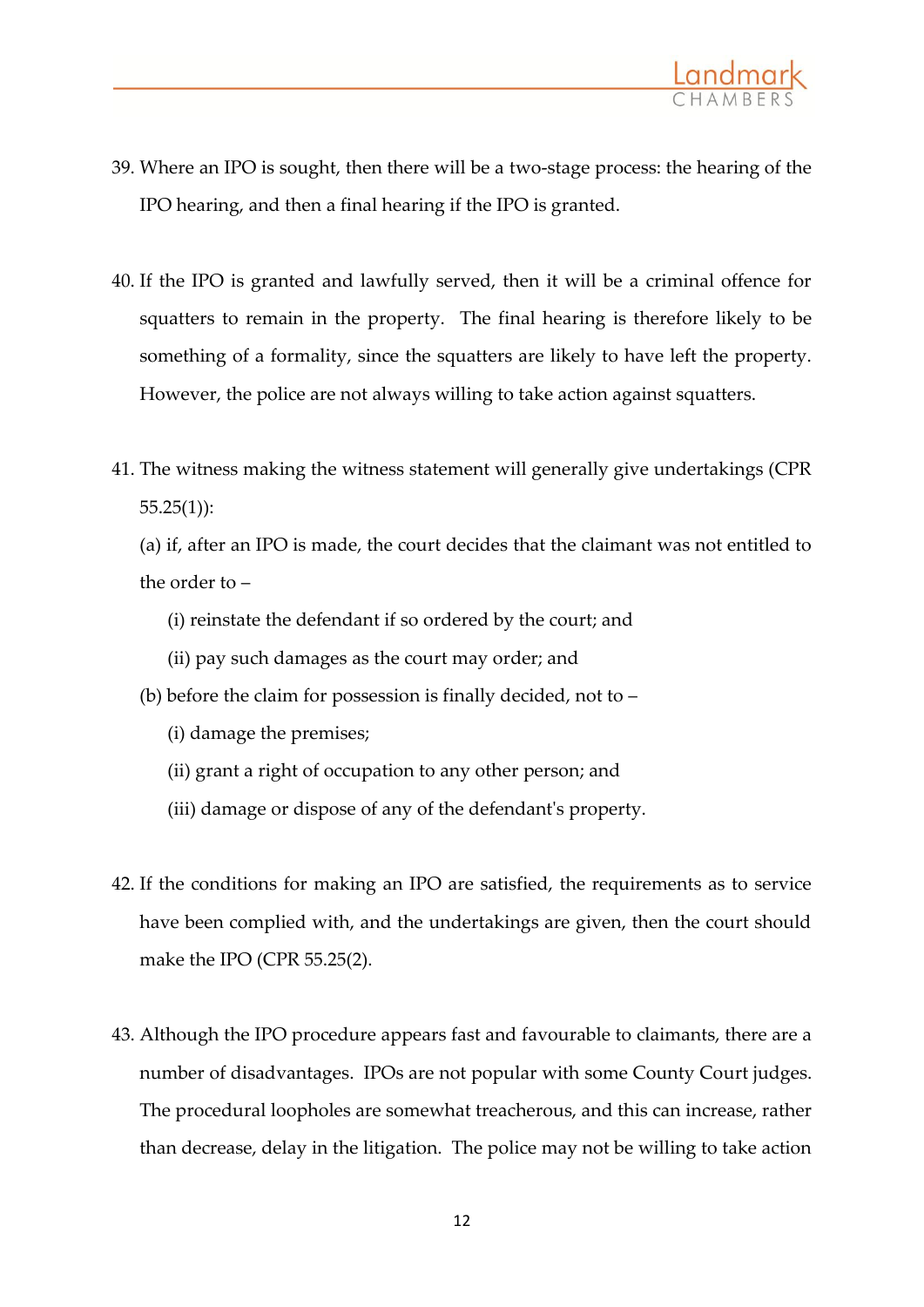when faced with a breach of the IPO. Therefore, careful thought should be given as to whether an IPO is necessary, or whether it would be wiser just to press ahead with the usual summary possession proceedings.

#### **PART 2: LEGAL ISSUES**

#### **Which land to include in the claim**

44. A possession claim should include only the land which is occupied by trespassers. The procedure should not be used where there is a mere threat to occupy land: in this situation, the correct procedure to use is to apply for an injunction. However, where the occupation relates to part of an area of land with which it forms a contiguous whole, then possession proceedings can be brought for the whole: see Secretary of State for the Environment, Food and Rural Affairs v Meier [2009] 1 WLR 2780.

#### **Who can bring a claim?**

45. In Manchester Airport Plc v Dutton [2000] 1 Q.B. 133, the Court of Appeal considered whether the right to bring possession proceedings was restricted to those with a legal estate in the property, or included licensees. After reviewing the history of actions for ejectment (the predecessor of possession actions) and the restrictions that applied to such actions, Laws L.J. concluded that:

*"…the court today has ample power to grant a remedy to a licensee which will protect but not exceed his legal rights granted by the licence…*

*In my judgment the true principle is that a licensee not in occupation may claim possession against a trespasser if that is a necessary remedy to vindicate and give effect to such rights of occupation as by contract with his licensor he enjoys. This is*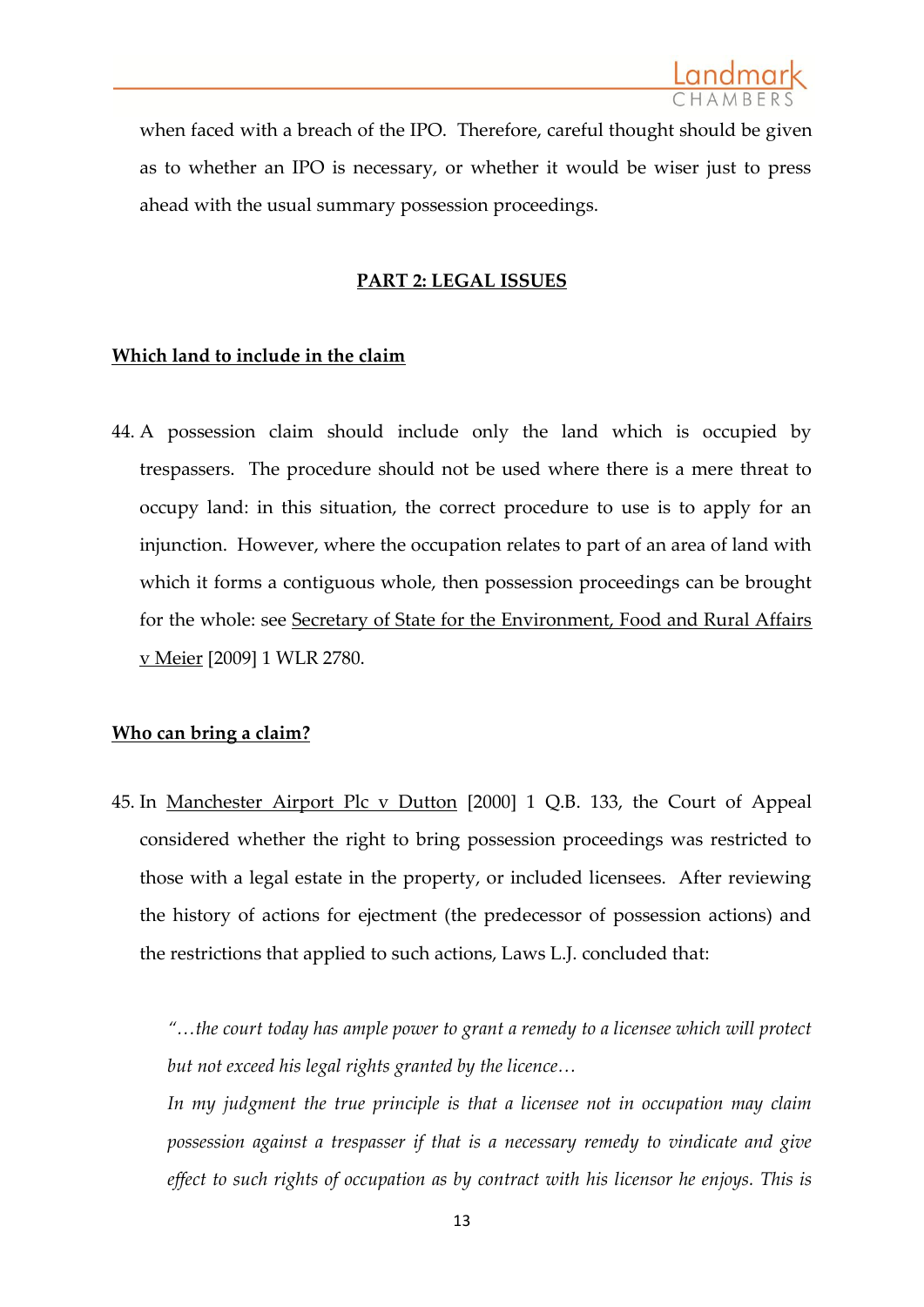

*the same principle as allows a licensee who is in de facto possession to evict a trespasser. There is no respectable distinction, in law or logic, between the two situations. An estate owner may seek an order whether he is in possession or not. So, in my judgment, may a licensee, if other things are equal. In both cases, the plaintiff's remedy is strictly limited to what is required to make good his legal right. The principle applies although the licensee has no right to exclude the licensor himself. Elementarily he cannot exclude any occupier who, by contract or estate, has a claim to possession equal or superior to his own. Obviously, however, that will not avail a bare trespasser."<sup>1</sup>*

46. The issue of standing in possession actions was revisited by the Supreme Court in Secretary of State for the Environment v Meier and Others [2009] 1 WLR 2780. Lord Roger began by recognising that:

*"Most basically, an action for recovery of land presupposes that the claimant is not in possession of the relevant land: the defendant is in possession without the claimant's permission. This remains the position even if, as the Court of Appeal held in Manchester Airport plc v Dutton [2000] QB 133, the claimant no longer needs to have an estate in the land... To use the old terminology, the defendant has ejected the claimant from the land; the claimant says that he has a better right to possess it, and he wants to recover possession. That is reflected in the form of the order which the court grants: -"that the claimant do forthwith recover" the land - or, more fully, "that the said AB do recover against the said CD possession" of the land"<sup>2</sup>*

47. Against this background, the standing requirements have been recently reviewed by the Court of Appeal in Mayor of London v Hall [2011]1 WLR 504). In that case, the title to the square opposite the Houses of Parliament was vested in the

**.** 

<sup>1</sup> Page 150 B-C, emphasis added.

<sup>2</sup> Paragraph 6.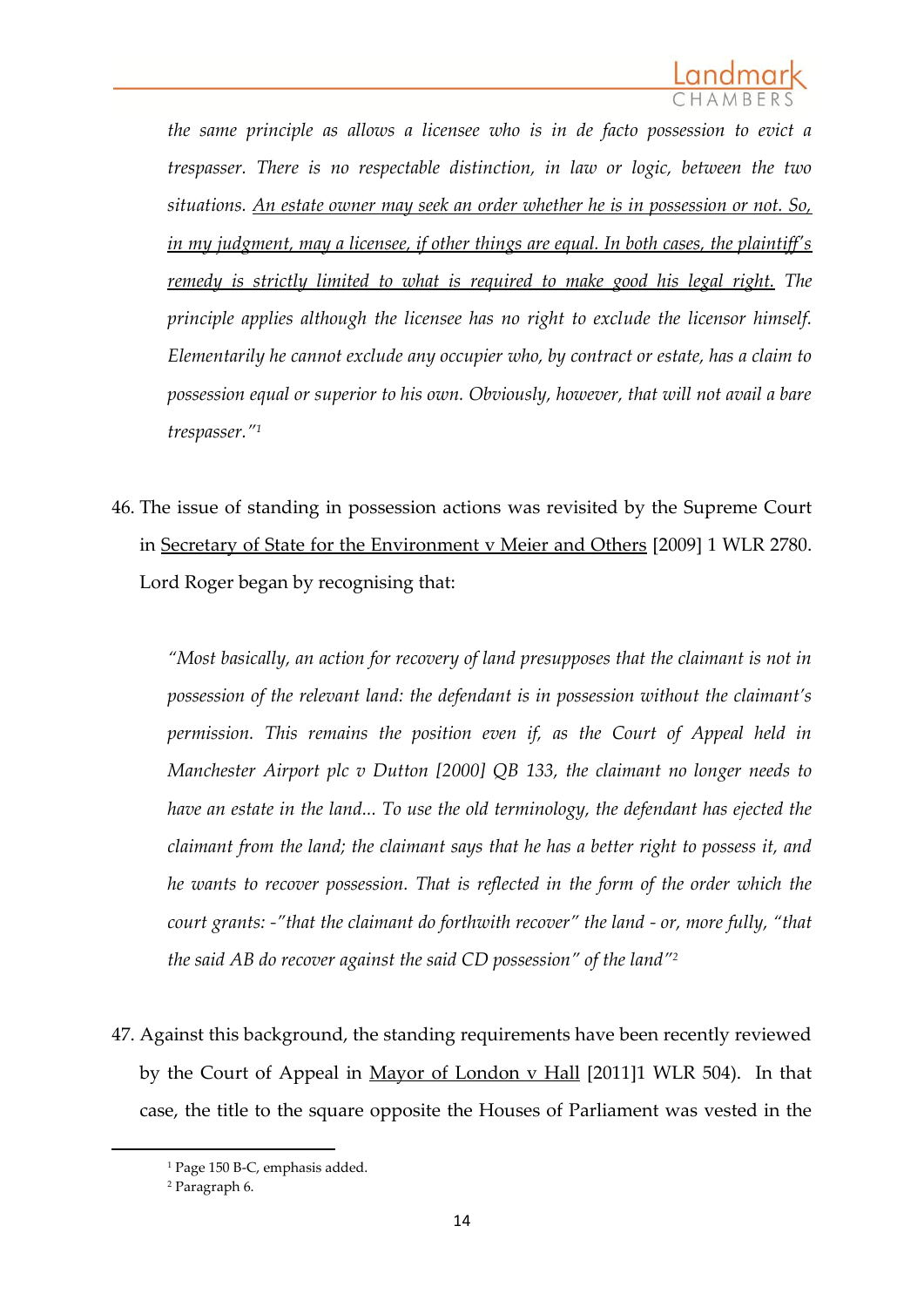Crown but, under section 384(3) of the Greater London Authority Act 1999, the care, control, management and regulation of the square rested with the Mayor of London. The issue for the Court of Appeal was whether the Mayor of London had standing to commence possession proceedings. Considering the issue at paragraphs 21-35 of his judgment, Lord Neuberger M.R. noted that:

*"…the argument is this: a claim for possession of land, if made by a person who has been put out of possession, can only be successfully maintained if that person can establish title of some sort to a legal estate in the land. In particular, it is insuffcient for such a person to maintain such a claim, if he is merely relying on an interest or right, falling short of a legal estate, which gives him a claim or right to use and control of the land."<sup>3</sup>*

48. After referring to actions for ejectment and the decision in Meier, rejecting the above argument, Lord Neuberger continued that:

*27 However, there is obvious force in the point that the modern law relating to possession claims should not be shackled by the arcane and archaic rules relating to ejectment, and, in particular, that it should develop and adapt to accommodate a claim by anyone entitled to use and control, effectively amounting to possession, of the land in question - along the lines of the views expressed by Laws LJ in Dutton's case [2000] QB 133 and by Baroness Hale of Richmond JSC in Meier's case…"*

49. One potential situation which can arise in the context of squatter claims is where land has been transferred to a claimant, but not yet registered. Prior to registration, the transferee will be the owner in equity, but not in law. A possession action should quintessentially be brought by the legal owner. If the legal owner (the transferor) is not willing to assist, having no further interest in

**.** 

<sup>3</sup> Paragraph 22.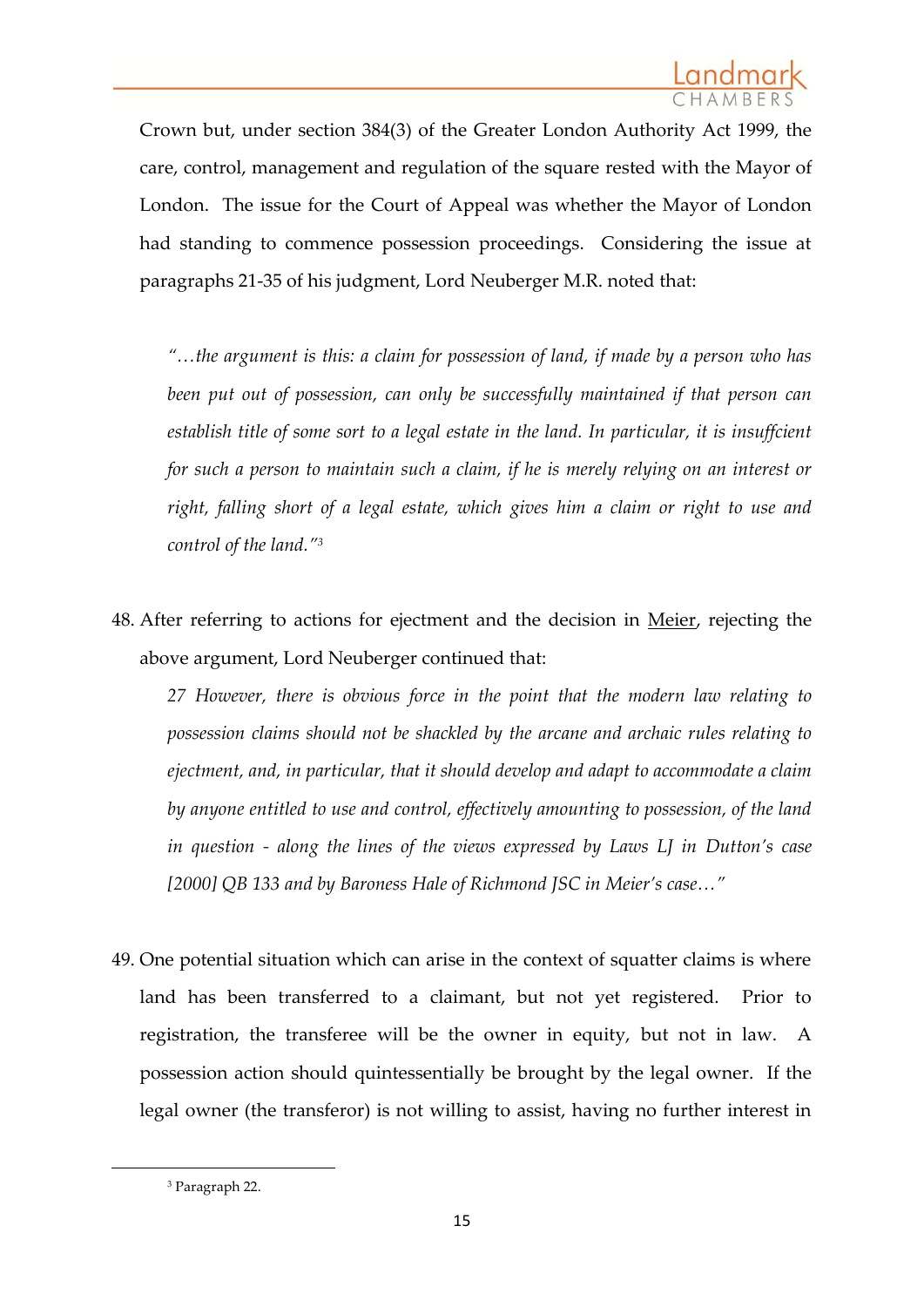the property, then the transferee must do as much as possible to prove its interest in the land (such as including the TR1/TP1 with the claim form.

50. Whilst the law in this area is clearly in a process of travel rather than having reached a final destination, it is relevant to consider in this context that a squatter will inevitably have no lawful interest in the land. A judge is unlikely to accept an argument regarding a claimant's title from an admitted squatter, where a claimant has some form of lawful interest in the land.

## **Defending claims on the basis of Article 8 ECHR**

- 51. This topic has been alluded to above in the context of McPhail v Persons Unknown. The major cases to be aware of in the context of squatters are:
	- i) Malik v Fassenfelt;
	- ii) Manchester Ship Canal;
	- iii) McDonald v McDonald.
- 52. In Malik, Sir Alan Ward held (obiter) that Article 8 could be available as a defence to possession proceedings brought by a private individual. Even though the private individual was not a public body for the purposes of the Human Rights Act, the court was such a body and should take into account human rights ('horizontal effect').
- 53. The other members of the Court of Appeal declined to offer a view on this point, given that it was not necessary for their decision and had not been fully argued.
- 54. In Manchester Ship Canal, HHJ Pelling QC, sitting as a Judge of the High Court, noted that Sir Alan Ward did not have the support of his brethren in Malik, but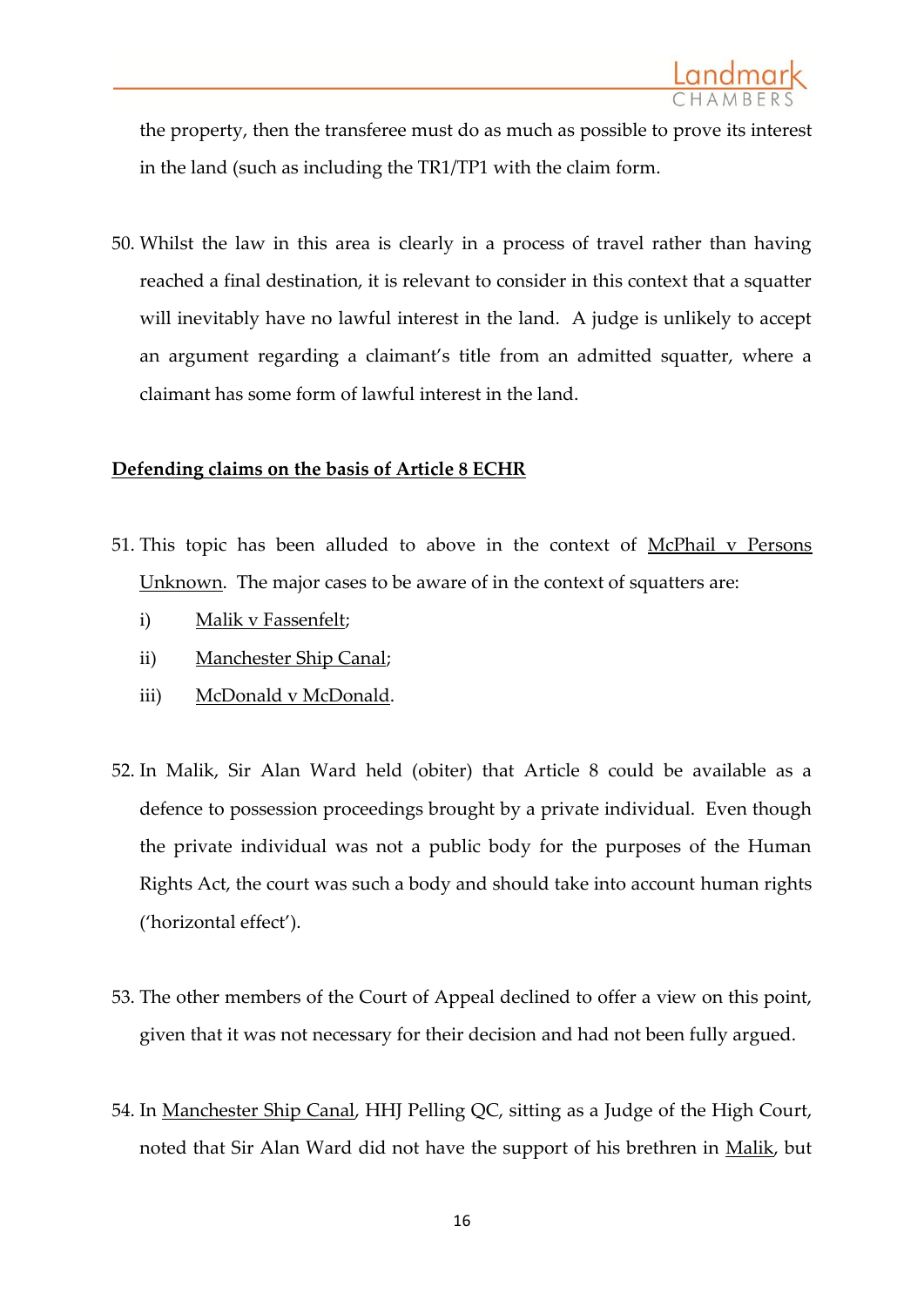nevertheless decided to follow Sir Alan Ward's approach. He held that Article 8 could apply between private parties. However, he held on the facts of the case that the defendants had not established that the land in question was their home.

- 55. In McDonald, the Court of Appeal held that an Article 8 defence should not be available to a tenant where the landlord is a private individual. Although this was in the context of the landlord and tenant relationship, this reasoning applies with equal force to the squatting context.
- 56. There is a respectable basis for private landowners to argue that squatters should not, as a matter of law, be entitled to rely on Article 8 rights. However, even if the landowner loses this argument, the squatters will have to cross the further thresholds of showing that a) the land in question has become their home so as to give rise to Article 8 protection, and b) making the order would be a disproportionate interference with those Article 8 rights. Given the human rights of the landowner under Article 1 of Protocol 1, these will be difficult hurdles for squatters to overcome as against private landowners.

# **Residential properties and criminal offences**

57. Section 144 of the Legal Aid, Sentencing and Punishment of Offenders Act 2012 makes it a criminal offence for a squatter to occupy a residential premises as his or her home, knowing that he or she is trespassing. Conviction can give rise to a term of imprisonment, or a fine, or both.

# **144 Offence of squatting in a residential building**

(1) A person commits an offence if  $-$ 

(a) the person is in a residential building as a trespasser having entered it as a trespasser,

(b) the person knows or ought to know that he or she is a trespasser, and